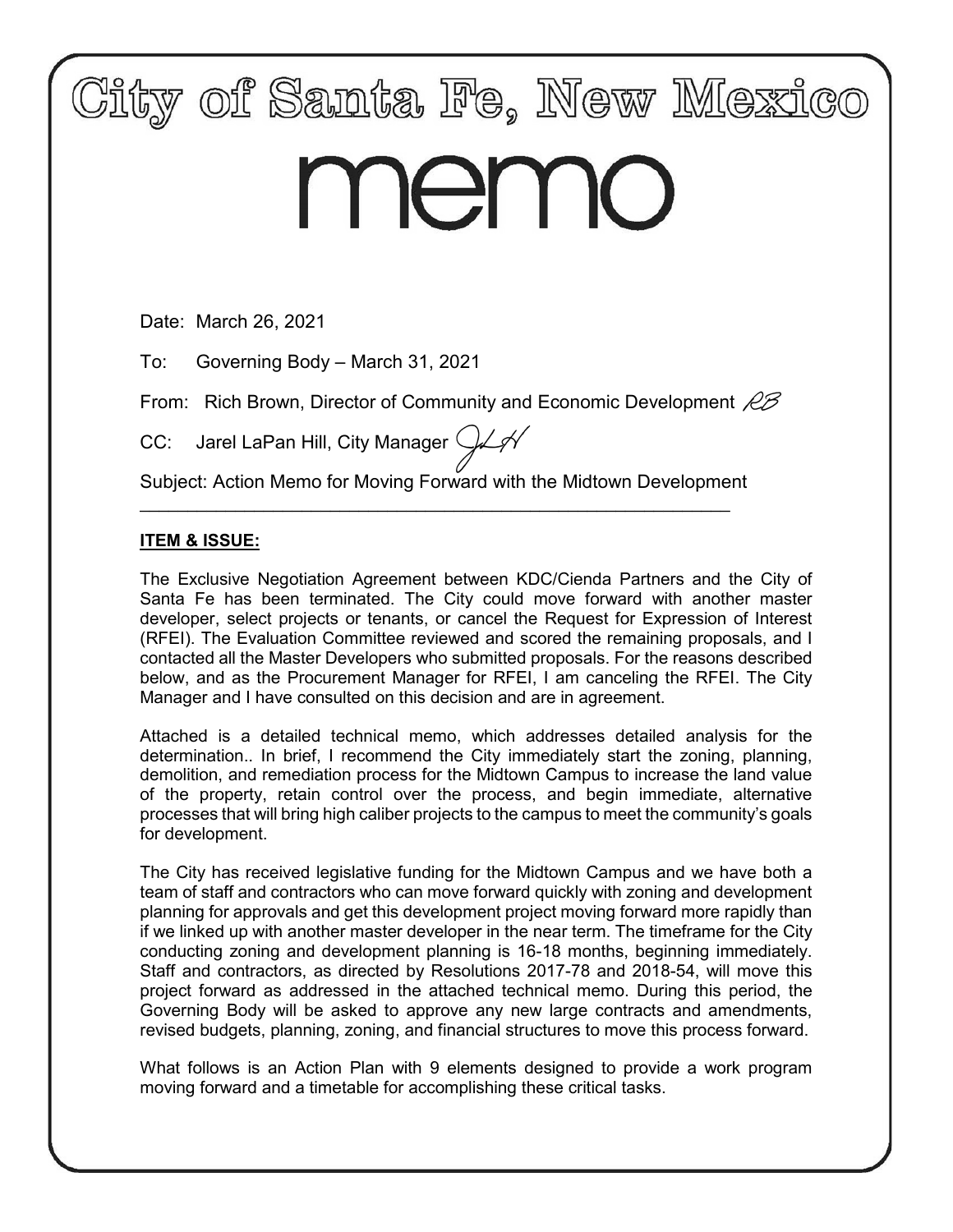# **ACTION PLAN**

# **1. CITY AS MASTER DEVELOPER**

The City will take on the role of preparing Midtown for planning and development. This lets us move faster and with more control by the Governing Body and more input from the people of Santa Fe. For that reason, we're canceling the RFEI. We will continue to be in contact with the previous respondents and others who have contacted us who have expressed interest as we move forward with zoning and development planning. We're taking back control of our own Midtown destiny, and will move to implement a series of initiatives to move the overall project forward.

## **2. SITE REZONING (Development Framework Plan)**

The City will contract with an outside consultant who will become the applicant for a rezoning. We have a number of options that we are exploring and will be issuing a solicitation to local firms for planning and zoning services. This work can begin within the next three months (FY22). As with any zone change, it will need to go through the planning and approval process.

- Project Owner: City Land Use Staff, Strategic Economics/Opticos, Local Planning Firm ( contracted applicant)
- Timeline: Contracting (3 months); Zoning Entitlements (approx 12 months)
- Governing Body Review and Approval:
	- o Zoning and Planning Contractor
- Estimate Costs: TBD Due by May 15

# **3. PLAN FOR INFRASTRUCTURE (Main Roads & Utilities)**

As part of the rezoning/master plan application, the City will move forward with infrastructure planning and site development. This work will include items such as: clearing grounds, mitigating site conditions, planning phased development of main utility lines (electric, water, sewer, gas, data fiber) and primary road(s). These are the issues that we identified over the last year as needing to be addressed to add value to the site and make it ready for overall development.

- Project Owner: Project Manager, Public Works, Public Utilities Staff and Strategic Economics/Opticos team (current contractor)
- Timeline: Up to 16 months
- Governing Body Review and Approval:
	- o Budgets and contracts for undertaking horizontal development
	- o Property disposition terms and agreements
	- o Public engagement is pursuant to the Resolution 2018-54 passed by the Governing Body in August 2018
	- o Development framework plans
	- o Regulatory land use and zoning
	- o Public financing structures and funds allocation
- Estimate Costs: TBD Due by June 30th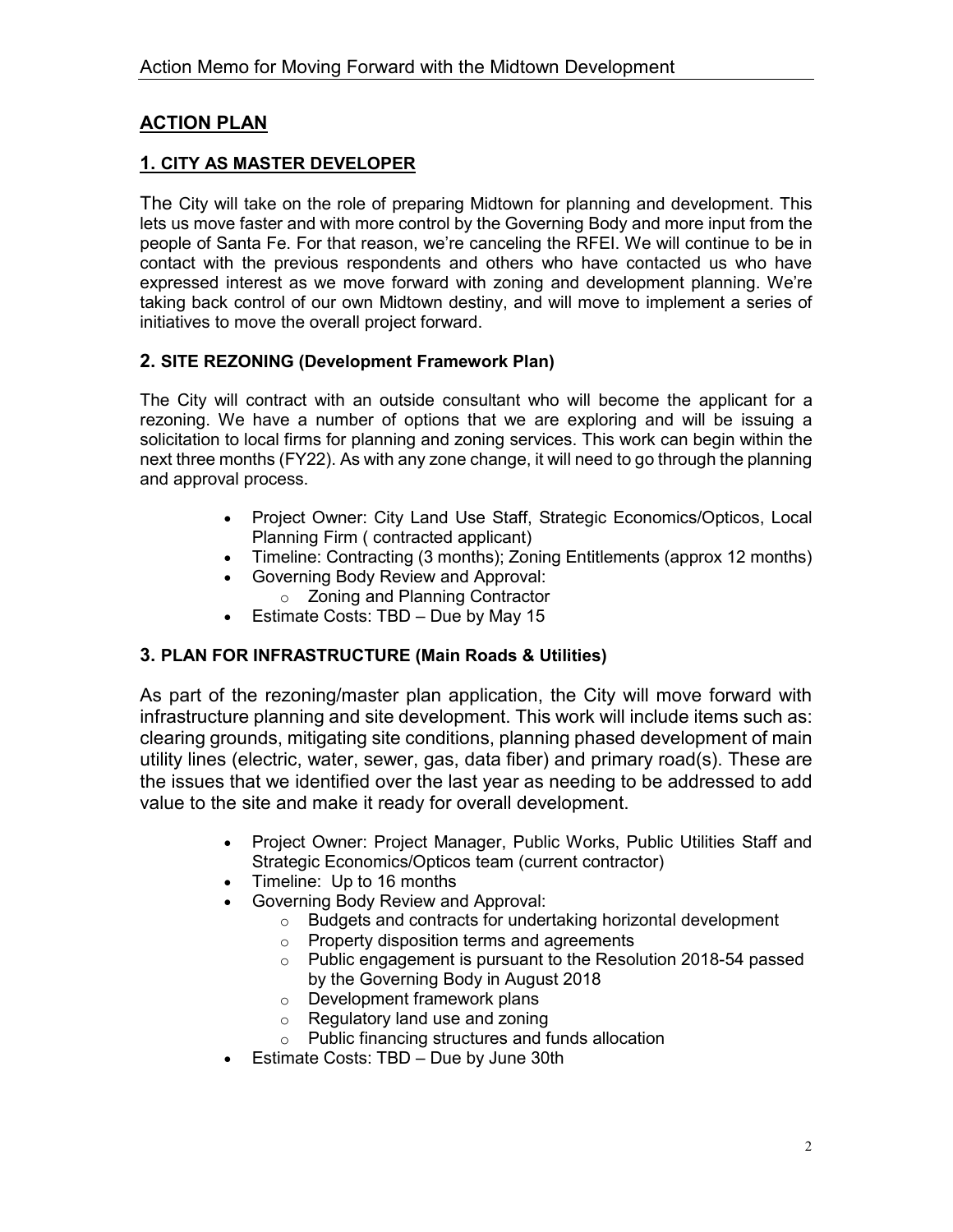# **4. REUSE EXISTING BUILDINGS FOR COMMUNITY PURPOSES**

## **Buildings of interest: Library Complex, Arts Center, Performing Arts Center**

City Staff will undertake the work of identifying early projects and programs that we can pursue to begin development at Midtown. The most immediate opportunities involve the Library Complex, Arts Buildings and the Performing Arts Center. Note, there will be some continuous use, but keeping in mind that there would be no build-outs, no new uses until zoning and development planning approvals have been obtained.

- Project Owner: Project Manager, Public Works Staff
- Timeline: Current and up to 6 months
- Governing Body Review and Approval:
	- o Memorandum of Understanding with users (lessees)
- Estimate Costs: TBD Due by June 30th

# **5. PREPARE SITE AND BUILDINGS FOR REUSE AND REDEVELOPMENT**

City Staff will immediately identify buildings to be kept and put into productive use and buildings that need to be torn down so development can take place. The \$1 million allocation just made by the State to the City for Midtown site preparation will be of enormous help in moving forward rapidly on this step.

- 1. Demolish substandard buildings
- 2. Remediate negative site conditions
- 3. Establish vacate terms in temporary leases based on incremental development phasing
	- Project Owner: Midtown Project Manager, Public Works Staff, STT Teams
	- Timeline: Current and up to 9 months
	- Governing Body Review and Approval:
		- o Building Demolition contracts
		- $\circ$  Site remediation contracts
		- o Renewal Leases for new uses
	- Estimate Costs: TBD Due by July 30

# **6. GARSON STUDIOS COMPLEX**

City Staff will move forward immediately to look for productive and financially advantageous ways to promote the Garson Study Complex. First step is to meet with our State Film Office partners, then our Film Industry and Education partners (including high profile, national production companies). One opportunity that has emerged over the last year is a proposal to use the Garson Studios to access and establish a new model for a Premiere Film and Multimedia Studios and Film School.

• Project Owner: Project Manager, STT Teams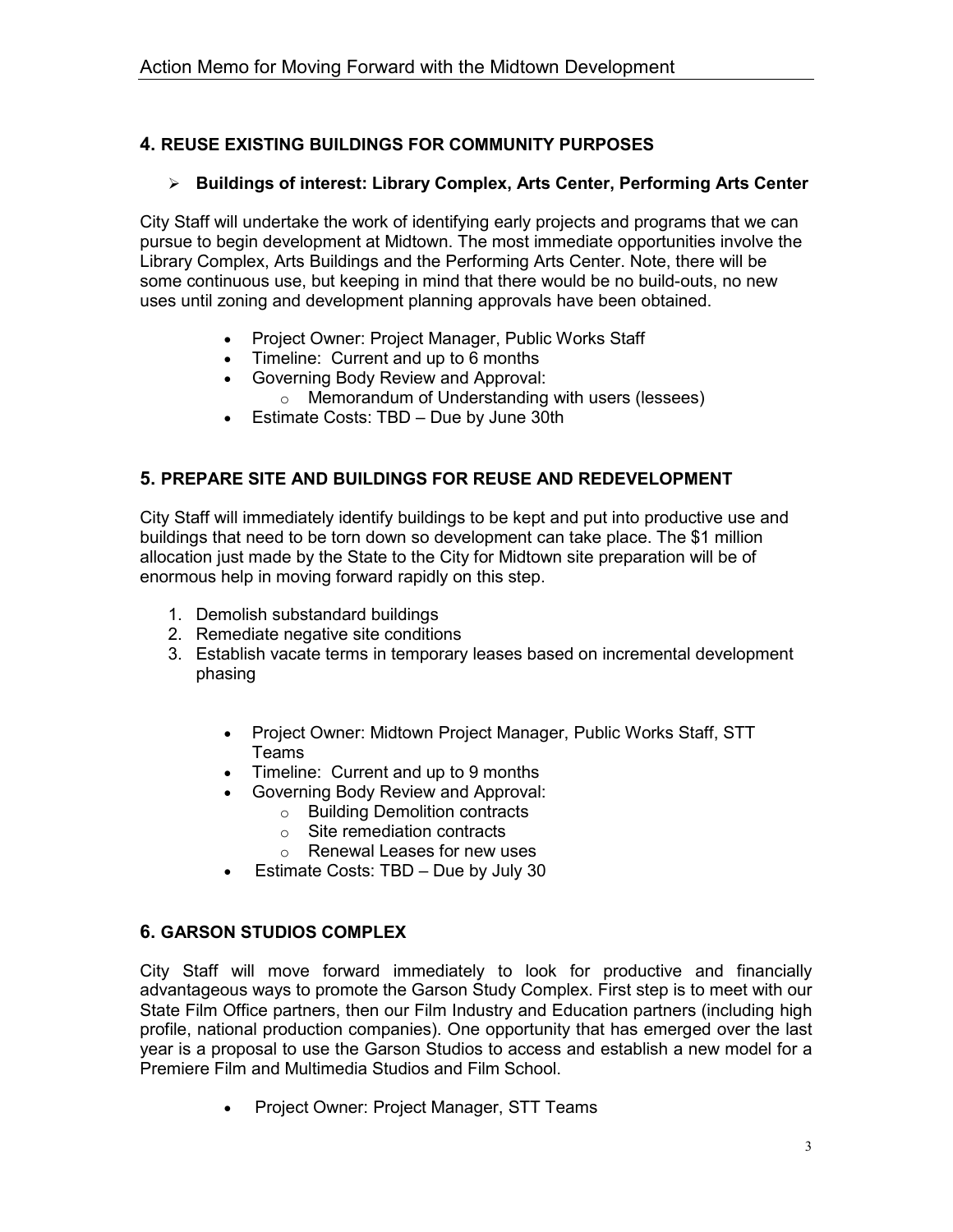- Timeline: Currently under lease, but up to 9 months<br>• Governing Body Review and Approval:
- Governing Body Review and Approval:
	- o Film Production Lease with long term contractor
	- o Memorandum of Understanding with educational institution
- Estimate Costs: TBD Due by August 30

# **7. IDENTIFY PARCELS FOR MIXED INCOME AND AFFORDABLE HOUSING DEVELOPMENT**

City Staff will work with local developers and non-profits to identify immediate opportunities for a project that would take Midtown parcels that could be developed as affordable housing, mixed income and mixed use projects.

- Project Owner: Project Manager, STT Teams, Strategic Economics/Opticos (current contractor)
- Timeline: identify parcels up to 6 months as part of development planning process
- Governing Body Review and Approval:
	- o MOU with developers
- Estimate Costs: TBD Due by August 30

# 8. **ACCESS AND ESTABLISH A PUBLIC FINANCING MECHANISM**

City Staff will work immediately to explore the advisability of establishing some form of a public finance structure(s), such as Metropolitan Redevelopment Act, Tax Increment District, or other public finance instrument or organization.

- Project Owner: Project Manager, STT Teams and Strategic Economics (current contractor)
- Timeline: Up to 9 months
- Governing Body Review and Approval:
	- o Metropolitan Redevelopment District Resolution
	- o If MRD path, Resolution for 'Blighted Site' designation
	- o Various bond, Tax Increment Financing, Opportunity Fund approvals
- Estimate Costs: TBD Due by July 30

# **9. PUBLIC ENGAGEMENT FOR DEVELOPMENT PLANNING**

City Staff will build on existing Midtown Planning Guidelines to engage the public in the zoning and planning processes. This process (under way) will Identify and Inform key development policies, programs, and land uses.

- Project Owner: Project Manager, STT Teams, UNM DPAC Team (current contractor)
- Timeline: Currently underway, align with zoning and land use, completed end of Q4 2021
- Governing Body Review and Approval: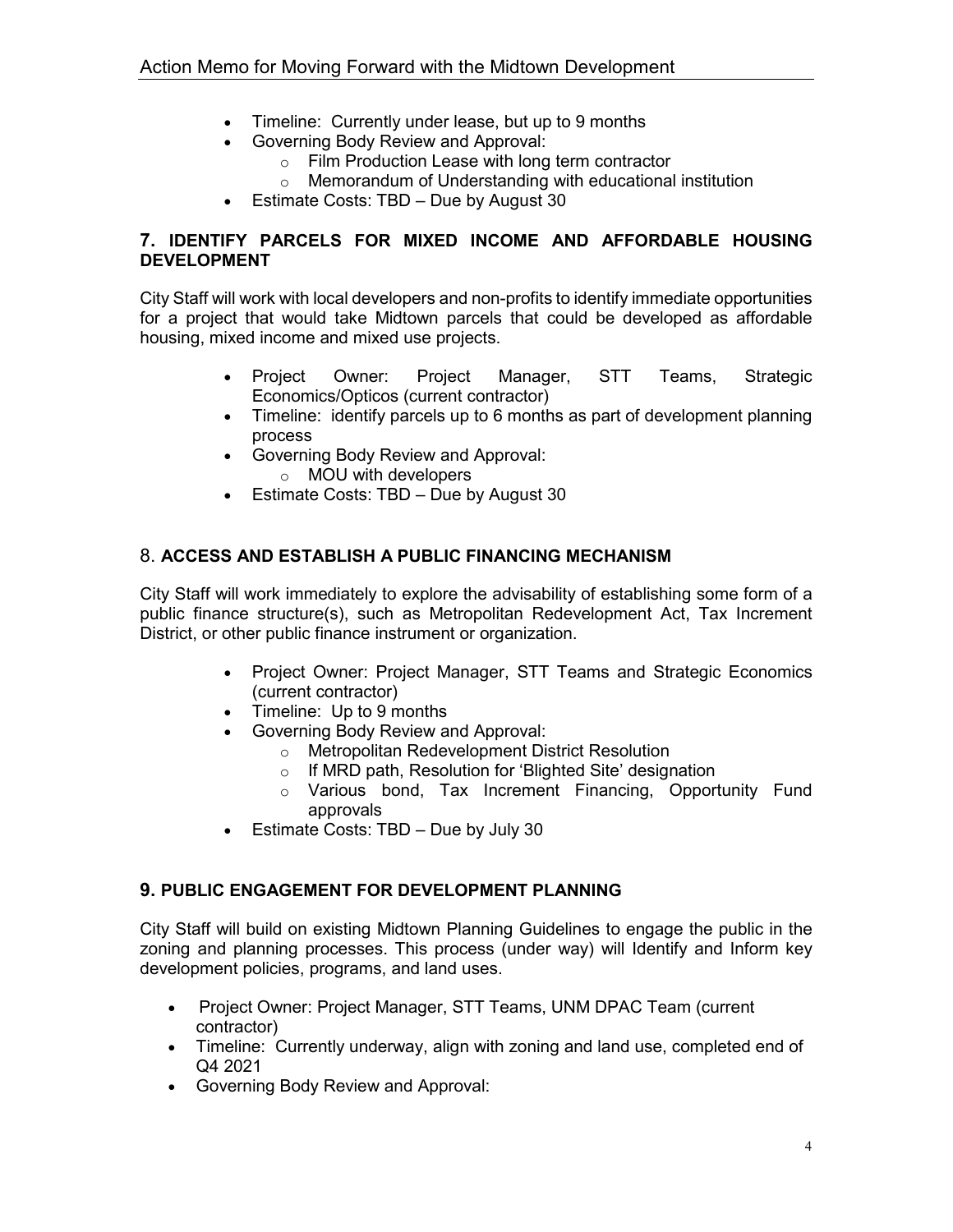- o Any new Memorandum of Understanding with public engagement contractor
- Estimate Costs: No new costs

# **Attachment: Midtown Incremental Development technical details memo**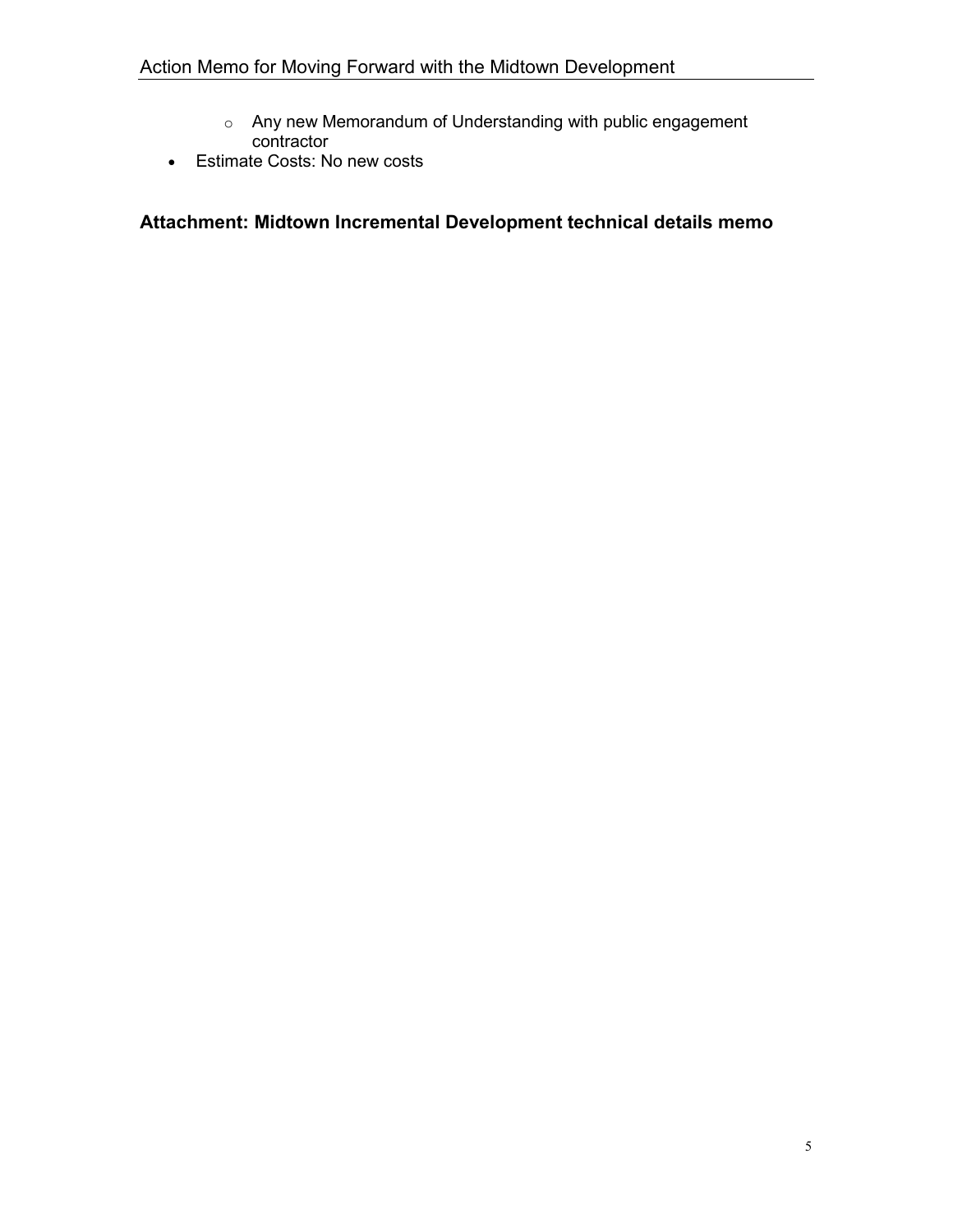# **MIDTOWN**

| Date:<br>To: | 31MAR2021<br>Governing Body of the City of Santa Fe                                                             |
|--------------|-----------------------------------------------------------------------------------------------------------------|
| From:        | Daniel Hernandez, Proyecto, Midtown Project Manager                                                             |
| Via:         | Richard Brown, Director, Economic and Community Development<br>Jarel LaPan Hill, City Manager, City of Santa Fe |
| Subject:     | <b>Midtown Moving Forward</b><br>Zoning, Master Planning Development and Investment<br><b>Next Steps</b>        |

#### **PURPOSE**

The purpose of this document is to describe viable and clear next steps for moving forward with the redevelopment of the Midtown Site.

#### **PUBLIC GOALS**

AS the City moves forward, the primary objective is for the City to diligently manage the process for ensuring that the City is better positioned to maximize opportunities for achieving shared public goals at the Midtown Property:

- *Development Goals*: land uses that create a dynamic live, work, learn, play environment.
- *Economic Goals*: public investment to create land value that reduces or eliminates the City's financial operating obligation and provides the opportunity to incorporate community development benefits into the reuse and redevelopment.
- *Community Goals*: public engagement that serves as the underpinning for achieving a broad spectrum of housing, economic, and other community and sustainable development objectives.

#### **CORE STRATEGIES**

#### **1. Cancel the RFEI Solicitation**

a. Ensure Governing Body has clear stewardship and oversight

#### **2. Initiate City-Driven Infrastructure Development**

- a. Engage the Public
- b. Rezone Midtown and Create the Development Framework
- c. Initiate early state projects
	- Reuse Buildings and Redevelop Parcels
	- Create a Premiere Garson Studios

*Note: Please refer to Exhibit: Next Steps for more detailed information. Following is a brief summary of Next Steps.*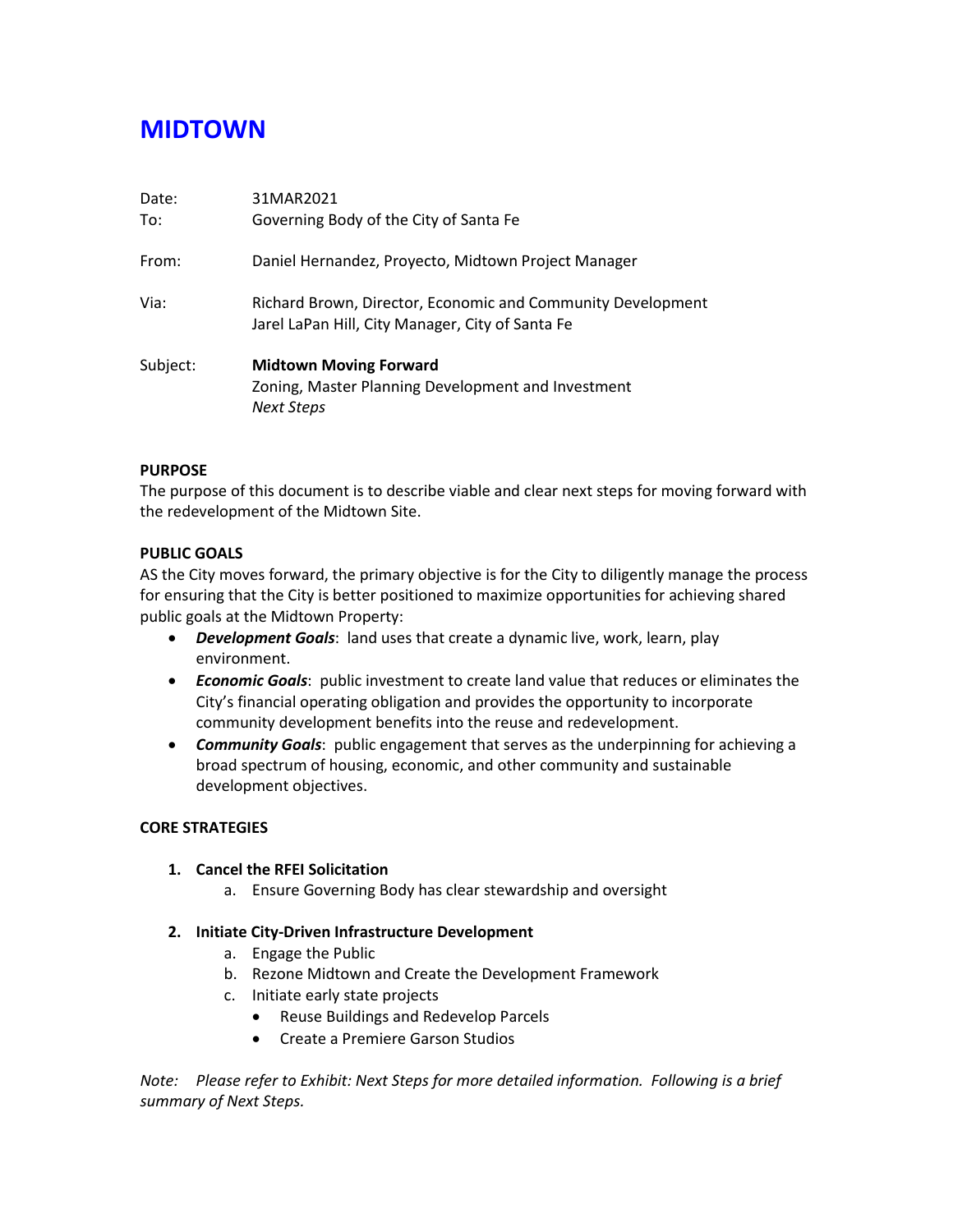**Why.** Development challenges were highlighted during the RFEI's Exclusive Negotiation Agreement period. Moving forward with another master developer would continue and potentially exacerbate these challenges. In particular, the existing scope of work from the RFEI hinders private sector investment and limits City's ability to achieve shared public goals. In direct response to these development challenges, City staff established focused Strategic Tactics Teams (STTs) to develop action-oriented, informed, tactics to achieve specific outcomes. The key tactics and related next steps and outcomes are described below.

**What.** The City will move forward as the zoning, infrastructure and master planning developer (horizontal development). This development typically refers to zoning, clearing grounds, mitigating site conditions, planning phased development of main utility lines (electric, water, sewer, gas, data fiber) and primary road(s). Undertaking these initial horizontal development investments positions a site for vertical development (building).

**When.** The City will take this horizontal development next steps over the next 16-18 months. And be completed prior to disposing of the property. Completing horizontal development prior to disposition creates higher levels of certainty and reduces risks for developers and development, while also increasing land value.

**Who.** Key City Directors and Staff and a focused consultant team will organize to undertake and complete a series of horizontal development tactics. In addition, they will continue to meet with the multi-disciplinary, inter-departmental Midtown Steering Committee. Key City Staff include:

- Richard Brown Director, Economic and Community Development
- Eli Isaacson Director, Land Use
- Regina Wheeler Director, Public Works
- Alexandra Housing Director, Affordable Housing
- Mary McCoy Director, Finance
- Brad Fluetsch Finance
- Sam Burnett Public Works

Recognizing that City Directors and Staff require additional capacity and support, the following consultant team, some of which are currently part of the Midtown Project Team, will continue the work with a clear focus on horizontal development tactics:

- Daniel Hernandez Proyecto, Midtown Redevelopment Project Manager
- Dena Belzer Strategic Economics, Midtown Financing Analyst
- Stefan Pellegrini Opticos, Midtown Development Framework Planner o Note: Opticos team includes engineers experienced in sustainable infrastructure
- Michaele Pride UNM Design & Planning Assistance Center (DPAC), Midtown Public Engagement Manager
	- o DPAC team includes community-based organizations experienced in community engagement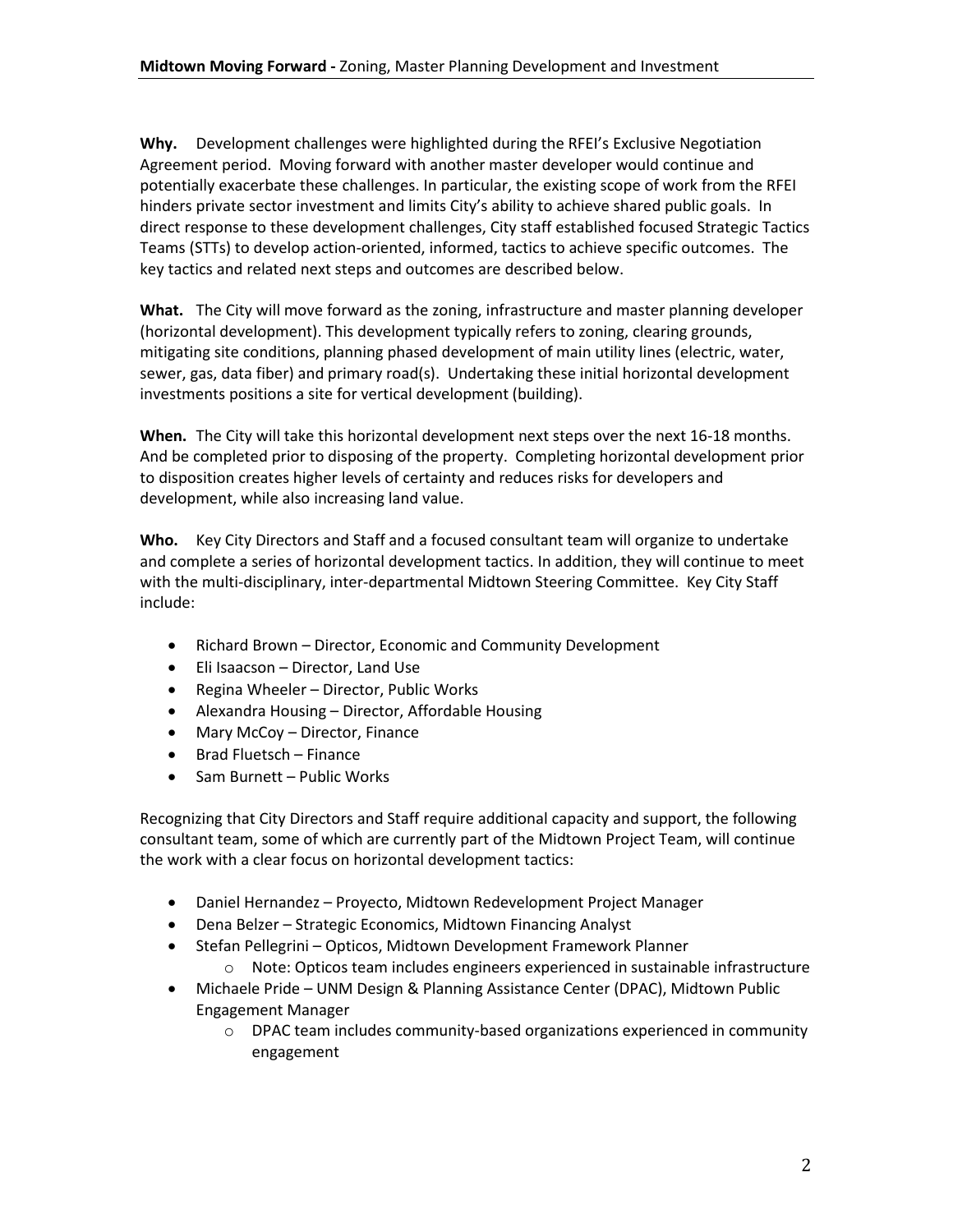The horizontal development tactics will require additional consultants on the team (contracts approved by Governing Body) that will be locally-based companies with Santa Fe and New Mexico experience, including:

- Planning and Zoning Consultant Applicant entity for rezoning
- Infrastructure Engineering
- Mechanical, Electrical, Plumbing (MEP) and Structural Engineering
- Site Assessment Consultants

Future Governing Body Approvals. During the horizontal development process, the Governing Body will be asked to review and approve the following:

- Budgets and contracts for undertaking horizontal development
- Property disposition terms and agreements
- Public engagement is pursuant to the Resolution 2018-54 passed by the Governing Body in August 2018
- Development framework plans
- Regulatory land use and zoning
- Public financing structures and funds allocation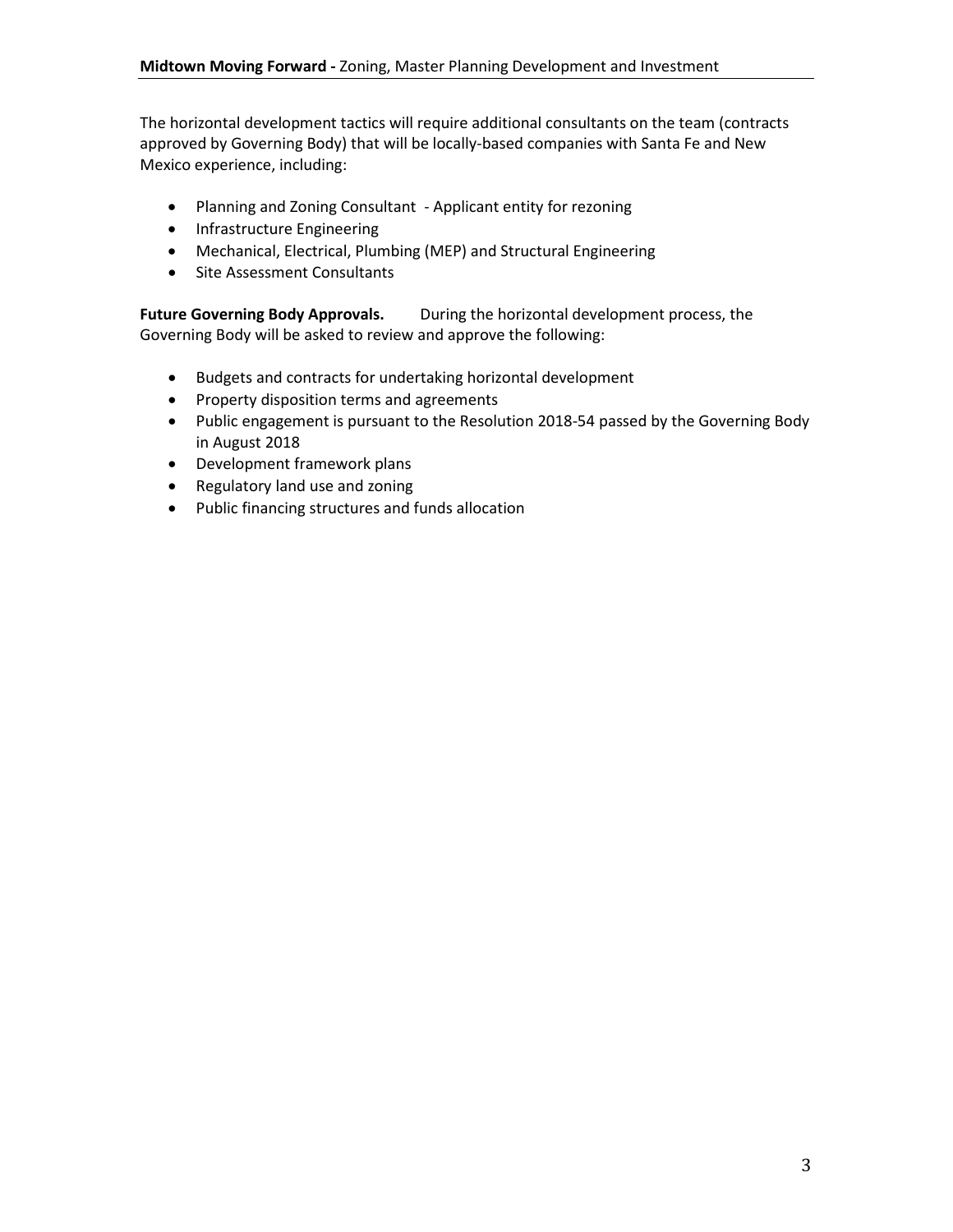#### **EXHIBIT: NEXT STEPS**

# **CANCEL THE RFEI**

The primary benefits of canceling the RFEI are to:

- Removes legal barriers for issuing more specialized solicitations on zoned parcels and pre-identified sites for specific land uses and with clearer delineation of developer responsibilities regarding infrastructure and other horizontal development tasks.
- Use the next phase of public engagement to ensure that future solicitations achieve community and sustainable development objectives informed.
- Positions the City to lead negotiations and achieve public development, economic, and community development goals for the Midtown Property.
- A. The horizontal development tasks are activities that the City may have led and/or funded (partially or fully) in a master development strategy, which would have been negotiated during the Exclusive Negotiation Agreement (ENA) period. Cancelling the RFEI provides the opportunity for faster, more specific outcomes than restarting with a different master developer and ENA process and gives the City much greater control over project delivery, especially with regard to aligning future development with community goals for the Midtown Property.
- B. The RFEI scope of work no longer matches the types of initial horizontal development activities that the City must undertake to overcome redevelopment challenges and prepare the site for development. These redevelopment challenges will continue to confront future prospects for disposition and development to achieve public goals if not addressed upfront. For example:
	- *Site Due Diligence.* RFEI required respondents to perform various site due diligence activities. By canceling the RFEI, the City is positioned to address due diligence and thereby increase land value, reduce risk, and increase development certainty. *Governing Body approves budgets and contracts for undertaking horizontal development.*
	- *Land Disposition – Land Valuation*. RFEI provided for the negotiation of disposition to occur during the ENA period between the City and master developer. Through phased disposition managed by the City, incremental development provides the City with more control over the phasing and types of disposition and land valuation negotiations based on the level of investment that the public sector has taken to prepare the site for development. *Governing Body approves final disposition terms and agreements.*
	- *Community Outreach & Engagement*. RFEI requires the selected respondent to coordinate with the City to in public engagement activities. The City has contracted with the University of New Mexico (UNM) Design and Planning Assistance Center (DPAC) to undertake a dynamic, unbiased, people-oriented, value-driven approach to public engagement. These services would have been more complex if they also included a master developer. Public interests around land uses and other community and sustainable development objectives are included the next phase of the public engagement process. **Governing Body adopted** *Resolution 2018-54 in August 2018, regarding public engagement.*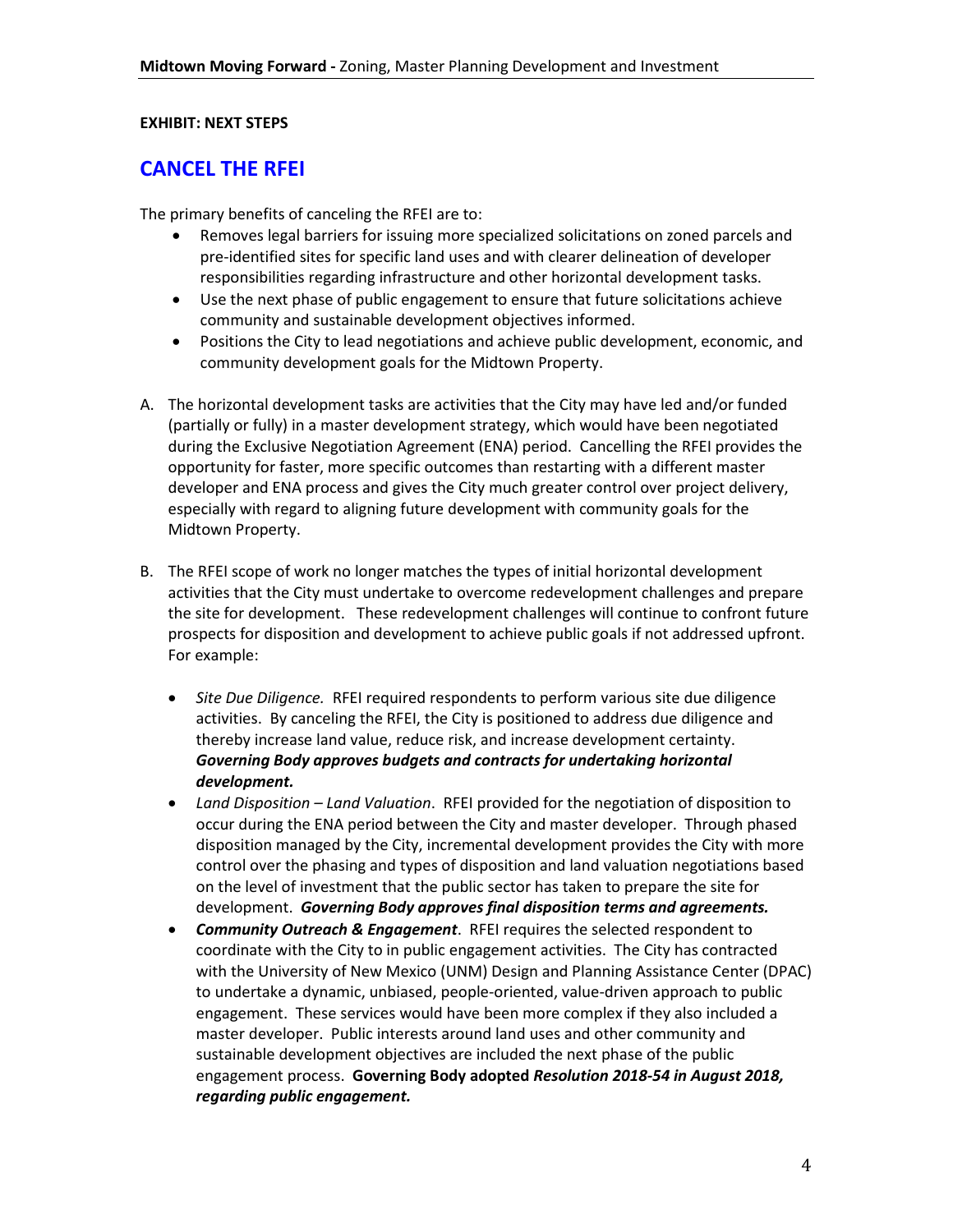- *Development Plan and Schedule*. RFEI requires the selected respondent to coordinate a development plan. After it cancels the RFEI, the City will create a development plan for implementation by developers. The development plan will be a framework to provide for developers to conduct standard financial analysis, designing, financing, and implementing specific incremental development plans in response to future solicitations that the City will issue. *Governing Body approves the Development plans.*
- *Development Approvals*. RFEI requires selected respondent to obtain all regulatory development zoning approvals and construction permits. After cancelling the RFEI, the City will proceed with coordinating an application process for land use approvals as part of the development framework planning process. Construction permits will be the responsibility of developers for specific projects in an incremental development strategy. *Governing Body approves regulatory land use and zoning approvals are approved by the Governing Body.*
- *Development Financing. The* RFEI requires the selected respondent to develop financing structures for securing finance for horizontal and vertical development and for financing proposed projects, but it also permits the developer to use the City's public financing tools. As such, the horizontal development tasks are activities that the City may have led and/or funded (partially or fully) in a master development strategy. After canceling the RFEI, the City will proceed with horizontal activities with the goal of increased land value, reduced risks, and increased development certainty. Land economic analysis is included in the City's consulting team scope of work to evaluate levels of investment and return that may be expected to achieve public development, economic, and community goals. *Public financing structures and appropriations are approved by the Governing Body.*
- *Other Scope of Work Items.* The RFEI requires the selected respondent to undertake other standard activities related to the development of projects. These activities will be included in future solicitations' scopes of work.
	- o Design and Construction
	- o Property and Asset Management
	- o Business Enterprise
	- o Inclusionary Zoning
	- o Coordination and Coordination with Public Agencies
	- o Taxes
	- o Insurance

# **COST BENEFIT ANALYSIS**

- To be created to illustrate variables
- Compares pros/cons to demonstrate why City-driven horizontal development strategy achieve higher level of objectives
- To be completed for presentation to Governing Body by April 2021

| <b>VARIABLES</b>         | <b>PRIVATE MASTER DEVELOPER</b> | <b>CITY HORIZONTAL DEVELOPER</b> |
|--------------------------|---------------------------------|----------------------------------|
| Time                     |                                 |                                  |
| Money                    |                                 |                                  |
| Risk                     |                                 |                                  |
| Limitations / Flexibilty |                                 |                                  |
| <b>Public Goals</b>      |                                 |                                  |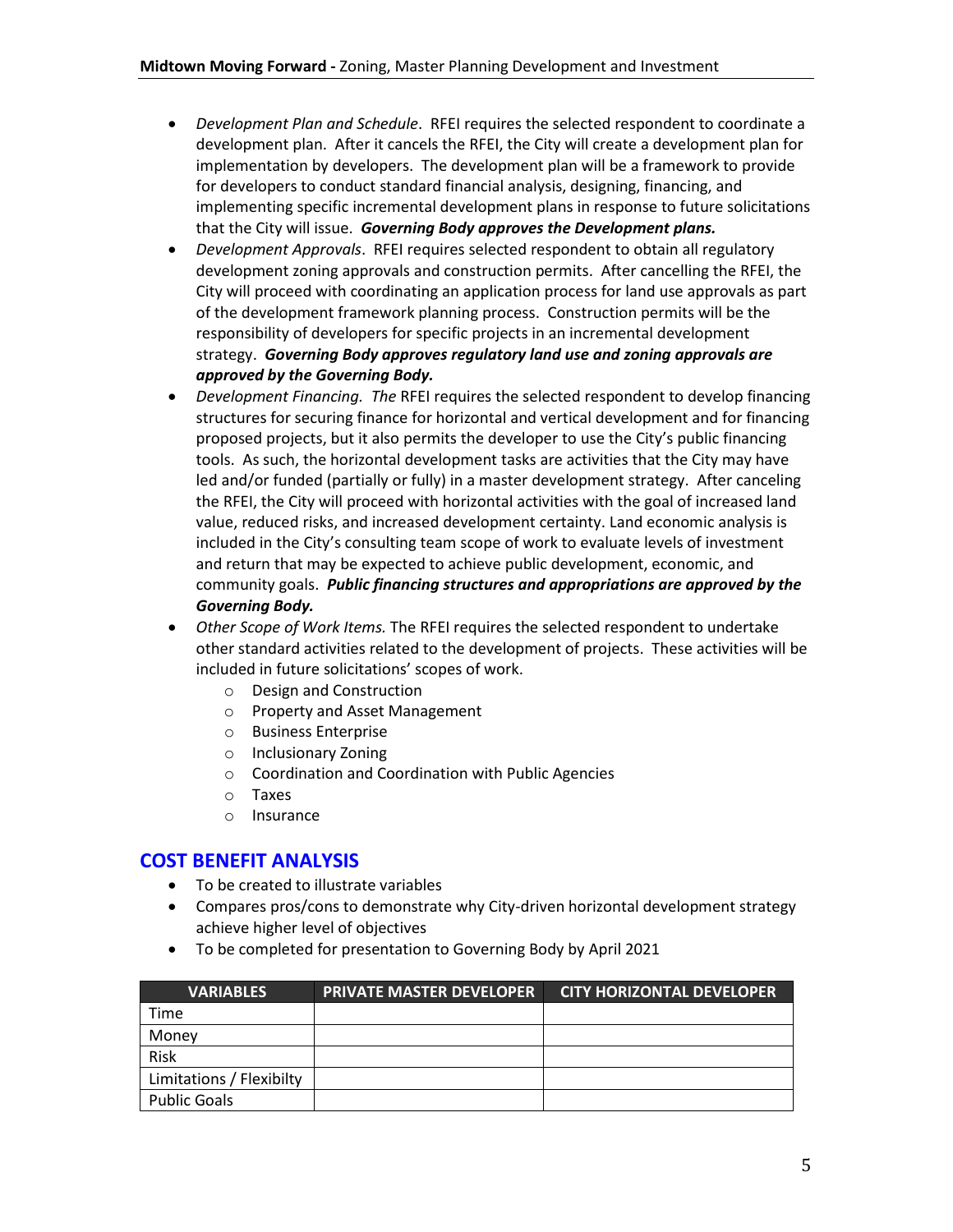# **INITIATE CITY-DRIVEN ZONING, INFRASTRUCTURE AND MASTER PLANNING DEVELOPMENT**

- **1. Increase Land Value** Reduce Investment Risk / Increase Development Certainty
- **2. Engage the Public** Identify and Inform key development policies, programs, and land uses
- **3. Proceed with Early Projects** Reuse Buildings and Redevelop Sites

# **1. Create Land Value**

# Reduce Investment Risk / Increase Development Certainty

#### **A. Re-Zone, Development Framework, Infrastructure Plan**

I. Land Use and Zoning

*Lead: Eli Isaacson (Director, Land Use) Zoning Application: Local Planning Firm (procured through solicitation) Advisor: Opticos (consultant currently on project team)*

- Rezone and utilize a broad range of allowable uses in the C2 zone and the LINC Overlay to encourage a vibrant, mixed-use environment.
- Establish specific development standards to ensure predictable and flexible build-out, informed during the ENA and Charrette process, and the consultant team.
- Align rezoning and public engagement process.
- Rezone site to C2 to allow access to the Midtown Overlay zoning incentives for the type of development that achieves community development objectives, such as affordable housing, green infrastructure and building, and other sustainable development goals.
- Assess appropriate district area to maximize potential of public financing structures, e.g. Metropolitan Redevelopment Act (MRA), Tax Increment Financing (TIF) This district will encompass an area larger than just the Midtown site, including the LINC district, to facilitate better development and financing strategies in this key part of the City.

## II. Development Framework Planning

*Lead: Eli Isaacson (Director, Land Use) Consultant: Opticos (consultant currently on project team) Advisor: Local Planning Firm (procured through solicitation)*

- Develop a site capacity study with a development program.
- Identify and prioritize access points for increased connectivity and circulation with a focus on pedestrian and bike access.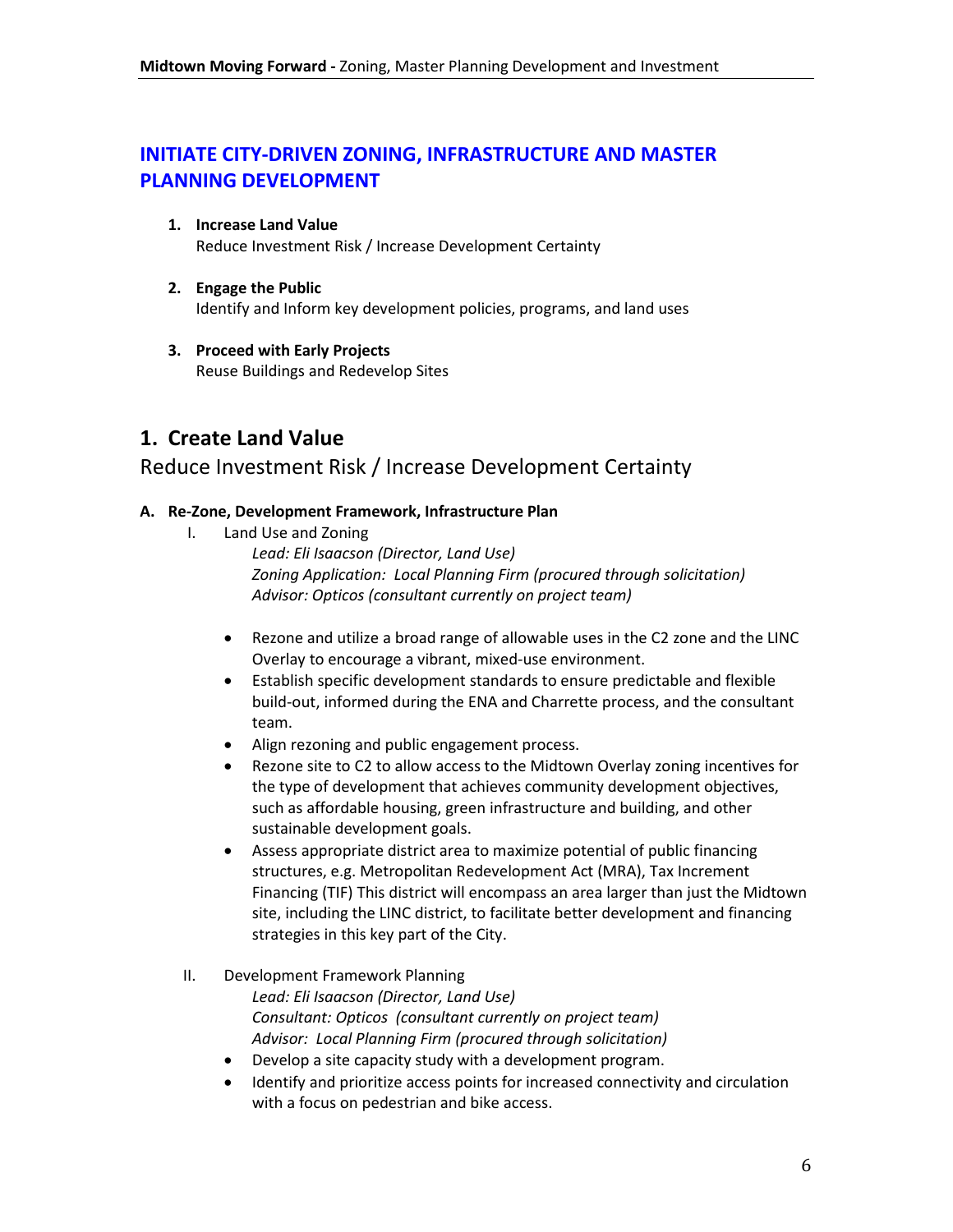- Create development phasing strategies that provide for incremental disposition and development within a cohesive framework.
- Integrate stormwater management and other sustainable site strategies.
- II. Utility, Stormwater, and Main Spine Infrastructure Planning

*Lead Project Manager: Sam Burnett (coordinate City utility, water, public works departments to ensure Director level involvement) Consultant: Opticos sub-consulting engineers (sub-consultants currently on project team) Consultant: Local/ Regional Engineering firm (procured through solicitation, as necessary)*

- Use existing infrastructure for early disposition and development.
- Assess and Identify future infrastructure needs to support incremental development, including phases, cost estimates, and funding sources.

#### **B. Prepare Site for Reuse and Redevelopment**

*Lead: Regina Wheeler (Director, Public Works) Project Manager: Sam Burnett (Public Works) Demolition/ Construction: Local firm(s) (procured through solicitation)*

- I. Demolish substandard buildings
- II. Remediate negative site conditions
- III. Establish vacate terms in temporary leases based on incremental development phasing

#### **C. Structure Public Finance Instruments**

*Lead: Mary McCoy, Brad Fluetsh (Director, Finance) Co-Lead: Richard Brown (Director, Economic Development) Consultant: Strategic Economics (consultant currently on project team)*

I. Determine and establish most effective public finance structure(s), such as Metropolitan Redevelopment Act, Tax Increment District, other.

# **2. Engage the Public**

Identify and Inform key development policies, programs, and land uses

## **A. Move beyond Midtown Planning Guidelines to engage the public in zoning and planning process.**

*Lead: Alexandra Ladd, (Director, Affordable Housing) Consultant: University of New Mexico, Design & Planning Assistance Center with Santa Fe Art Institute, Little Globe (consultant team under contract) Advisor: Proyecto (consultant on project team)*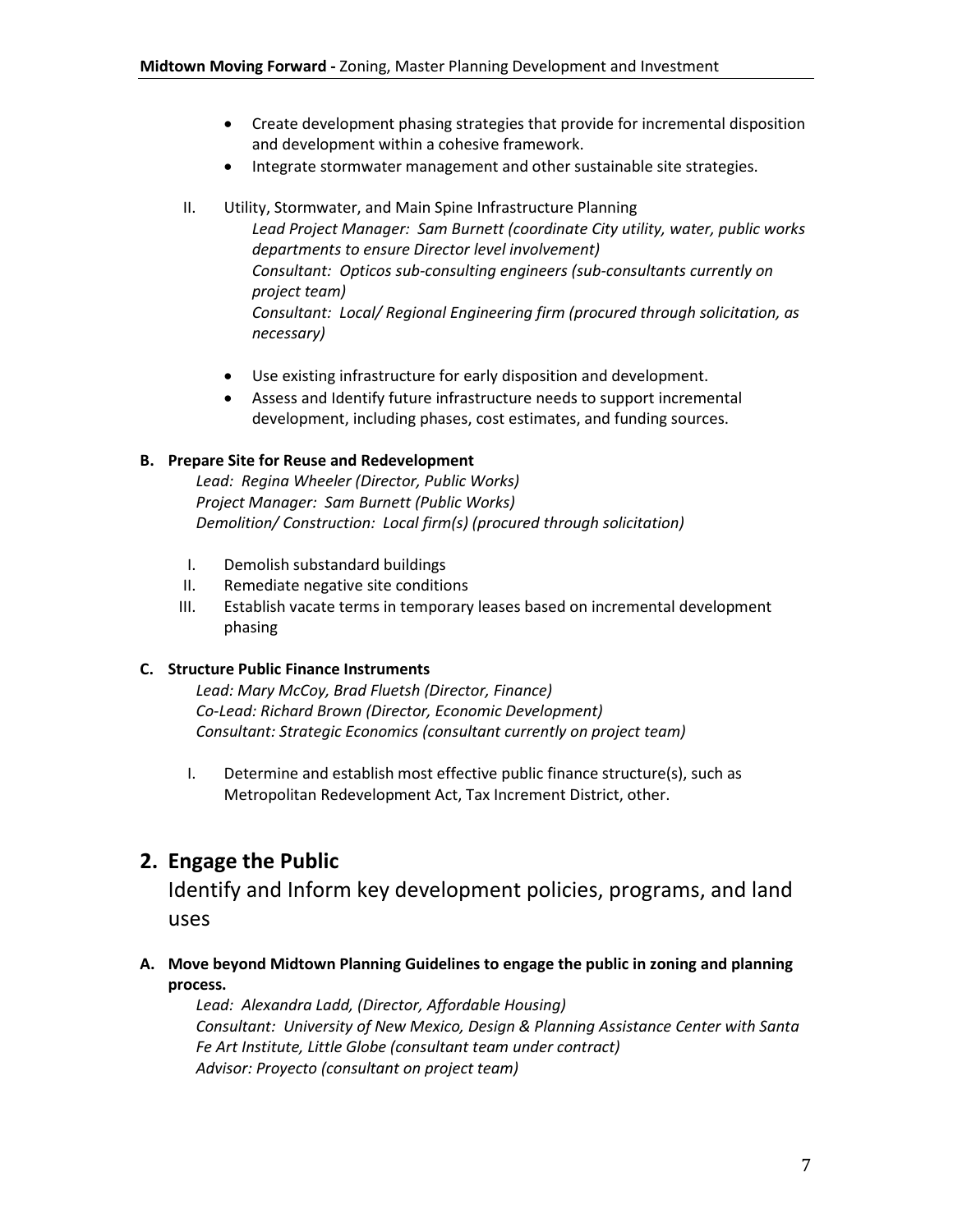- I. Engage the public in land use and development objectives discussions that will inform zoning and the development framework
	- a. Implement the Midtown Public Engagement Plan to inform and engage people in process, progress, and meaningful input.
	- b. Post and update engagement calendar of events on the Midtown District website and the Culture Connects website managed by the City's public engagement process – UNM Design & Planning Assistance Center (DPAC).
	- c. Create the *Midtown Sustainable and Community Development Plan* identifying outcomes of the engagement process, including key development policies, programs, and land uses focused on equitable and sustainable development.

## **B. Continue to issue public reports and presentations in the spirit of facilitating a "Community of Learning":**

*Lead: Richard Brown, (Director, Economic Development) Consultant: Proyecto (consultant on project team)*

- I. Progress Reports monthly to City Council and included in City Council meeting packages. Reports are posted on the Midtown District website for public access.
- II. Project Presentations monthly at City Council hearings. Presentations are posted on the Midtown District website for public access.

# **3. Proceed with Early Projects**

Reuse Buildings and Redevelop Sites

## **A. Initiate Reuse of Existing Buildings to achieve development goals:**

- i. Inspect existing building identified for reuse to establish baseline required structural, mechanical, electrical, plumbing, and code improvements and costs. (Baseline to be negotiated as part of disposition terms.)
- ii. Premiere Film and Multi-Media Studios and Film School
	- Garson Studios
- iii. Public Purpose Buildings:
	- **Arts Center**
	- **E** Library Complex
	- Performing Arts Theater
- **B. Initiate Early Phase Development to achieve sustainable and community development goals:**
	- a. Mixed-Income and Affordable Housing Development (mixed-use if feasible)